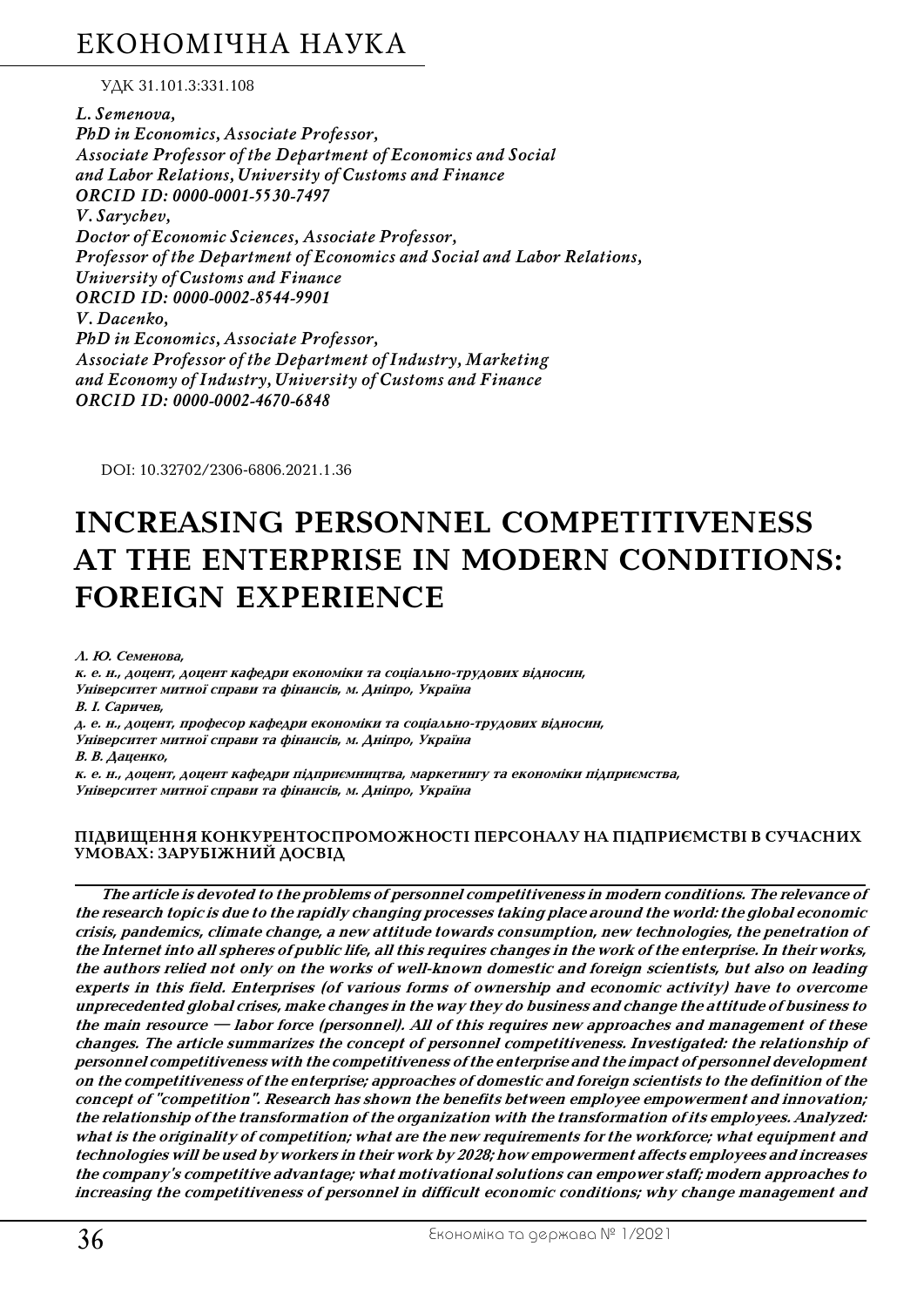**knowledge management are so important. Reviewed what steps the US National Research Council is taking to study the magnitude of job change and the social impact of those changes. Investigated how the internal competition of personnel affects. Based on the study, conclusions about the main methods of increasing the competitiveness of the staff, which can be used in the present conditions.**

**Статтю присвячено проблемам конкурентоспроможності персоналу в сучасних умовах. Актуальність теми дослідження зумовлена стрімко мінливими процесами, що відбуваються у всьому світі: глобальна економічна криза, пандемії, зміна клімату, нове ставлення до споживання, нові технології, проникнення Інтернету у всі сфери суспільного життя, все це вимагає змін у роботі підприємства. У своїх роботах автоZ ри спирались не лише на роботи відомих вітчизняних та зарубіжних вчених, але й на провідних фахівців** у цій галузі. Підприємствам (різних форм власності та економічної діяльності) доводиться долати без**прецедентні світові кризи, вносити зміни в спосіб ведення бізнесу та змінювати ставлення бізнесу до основного ресурсу — робочої сили (персоналу). Все це вимагає нових підходів та управління цими змінаZ** ми. У статті узагальнено поняття конкурентоспроможності персоналу. Досліджено: взаємозв'язок кон**курентоспроможності персоналу з конкурентоспроможністю підприємства та вплив розвитку персонаZ лу на конкурентоспроможність підприємства; підходи вітчизняних та зарубіжних вчених до визначення поняття "конкуренція". Дослідження показали переваги між розширенням можливостей працівників та інноваціями; взаємозв'язок трансформації організації з трансформацією її працівників. Проаналізовано: у чому полягає оригінальність конкуренції; які нові вимоги до робочої сили; яке обладнання та технології використовуватимуть робітники у своїй роботі до 2028 року; як розширення можливостей впливає на працівників та збільшує конкурентні переваги компанії; які мотиваційні рішення можуть розширити можливості персоналу; сучасні підходи до підвищення конкурентоспроможності персоналу в складних економічних умовах; чому управління змінами та управління знаннями так важливі. Розглянуто, які кроки робить Національна наукова рада США для вивчення масштабів зміни роботи та соціального впливу цих** змін. Досліджували, як впливає внутрішня конкуренція персоналу. На підставі дослідження були зроб**лені висновки щодо основних методів підвищення конкурентоспроможності персоналу, які можуть бути використані і українськими підприємствами.**

*Keywords: competition, competitiveness, staff, workforce, change management. Ключові слова: конкуренція, конкурентоспроможність, персонал, робоча сила, управління змінами.*

**PROBLEM STATEMENT**<br>Changes in technology, the work of the Internet, the global economic crisis caused by various factors, the main of which are changes in the environment and the Covid-19 pandemic, require a new approach to increasing the competitiveness of the the competitiveness of personnel and workforce in general.

### **ANALYSIS OF RECENT RESEARCH**

**AND PUBLICATIONS**<br>Domestic and foreign scientists have studied the essence and concept of competition, issues of development and motivation of personnel in their work. Including: Goncharuk T. [10], Zeynalova N. [11], Schumpeter Y., Tsvetkova I. [14], Porter M., Smith A., Friedrich A. von Hayek [12] and others. At the same time improving the competitiveness of the personnel in modern conditions in terms of talent, skills and motivation required of HR-managers of new methods, approaches and further research.

### **THE AIM OF THE ARTICLE**

Exploring the essence of the concept of "competition" and "competitiveness", the authors, relying on the experience of famous scientists, HR professionals and and market analysts of economically developed foreign countries, studied new approaches to increasing the competitiveness of personnel in modern, difficult, economic conditions.

**RESULTS**<br>Competition and competitiveness are the terms frequently used both in business and in public discussion about the economic units, their environ-

ment and about their ability to perform according to the strategic or policy goals derived from business, economic or social objectives. [4] Considerable attention was paid to the study of competition by both foreign and domestic scientists, and they had their own approaches to defining this concept, which are presented in Table 1 [10, p. 131 $-$ <br>132; 9, p. 5; 11, p. 26].

132; 9, p. 5; 11, p. 26]. So, summarizing the above, we concluded that com\$ petition is rivalry between various participants in market

**Table 1. Definition of "competition"**

| Author, source      | Definition                                                         |
|---------------------|--------------------------------------------------------------------|
| Azoev G             | Rivalry in any field of activity between individual legal          |
|                     | entities or individuals (competitors) interested in achieving      |
|                     | one goal                                                           |
| McConnell K. and    | The presence on the market of a large number of independent        |
| Brew S.             | buyers and sellers, the opportunity for buyers and sellers to      |
|                     | freely enter and leave the market                                  |
| Heine P., Porter M. | The struggle for the buyer's money by satisfying his needs         |
| Porter M.           | Dynamic process that is evolving is a constantly changing          |
|                     | landscape in which new products, new marketing paths, new          |
|                     | production processes and new market segments appear                |
| Dictionary of the   | Rivalry in any field, the struggle for better results; competition |
| Ukrainian language  |                                                                    |
| Friedrich A. von    | The process by which people receive and transmit knowledge         |
| Hayek               |                                                                    |
| Schumpeter J.       | The rivalry of the old with the new, with innovation               |
| Yudanov A.          | The struggle of firms for the limited amount of effective          |
|                     | consumer demand, which is conducted by them in accessible          |
|                     | market segments                                                    |
| A. Smith            | is characterized by long-term trends that can be maintained        |
|                     | despite short-term deviations. Moreover, these trends will be      |
|                     | as long as is necessary to move resources from industries with     |
|                     | low profits to industries with higher profits                      |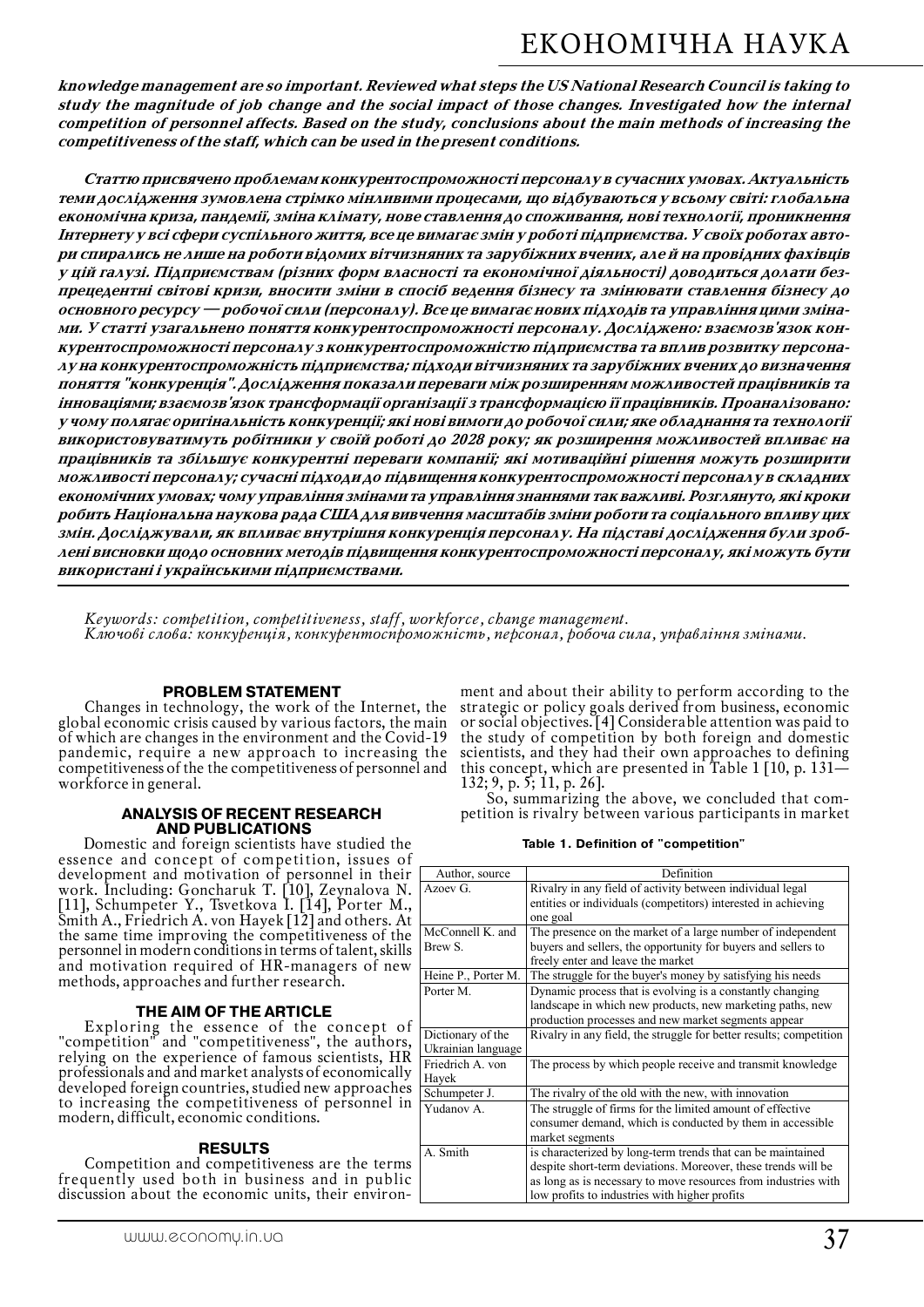# ЕКОНОМІЧНА НАУКА



**Fig. 1. Change the mind of the analyst "competitiveness to personnel**

relations for the most favorable conditions for the existence

and sale of goods and services at the most favorable price.<br>Friedrich August von Hayek, giving a lecture "Com-<br>petition as an opening procedure" at a meeting of the Philadelphia Society in Chicago on March 29, 1968, announced that the proportion of people willing to try new opportunities (if this, in their opinion, promises them to improve their situation and if this they will not suffer from pressure from other participants), everywhere is about the same. The deplorable lack of entrepreneurial spirit in many young countries is not an innate trait of their inhabitants, but a consequence of the restrictions imposed by existing customs and institutions [12, p. 4].

Employees are the main source of productivity and a guarantee of the company's competitiveness. Achieving success by an enterprise is strategically conditioned by the availability of competent personnel who have the appropriate level of education, qualifications and experience and<br>are able to work effectively in market conditions [9, p. 3].

The considerable attention of researchers to the use of personnel as a specific resource in the activities of the enterprise contributed to the formation of opinions on the relevance of issues related to the competitiveness of the enterprise personnel. The significant impact of the competitiveness of personnel on the formation of the competitiveness of the enterprise necessitates a more detailed study of this concept, which, strictly speaking, has not received a single definition in today's economic thought so far, since the concepts of labor force competitiveness and personnel competitiveness are simultaneously used [14, p. 120]. The reconsideration of the understanding of the

competitiveness of personnel is shown in fig. 1 [14, p. 121]. The concept of "staff competitiveness" includes — a set of innate and acquired properties of the individual: comprehensive characteristics of the employee, determines his comparative position in relation to other employees; the level of mastery of the profession or specialty and such qualities of the workforce that give the employee an advantage in the fight against competitors for the vacancy; the degree of development of the set of abilities of the individual and his qualifications used in the course of labor activity; degree of development of professional competence; the ability to individual achievements in work, which allows the employee with some degree of confidence to count on maintaining their employment; ability to realize their competitive advantages  $[13, p.75]$ .

Causal analysis suggests that the personnel of the enterprise is the basis for the formation of competitive advantages and key competencies, and most other competitive advantages of the enterprise are either derived from the influence of personnel, or are unique to all market participants competitiveness of the enterprise. This sequence of causal influence of various internal factors of the enterprise also contributed to the emergence and spread of<br>the concept of staff competitiveness [14, p. 121].

The skill demands forwork have increased dramatically, as has the need for organizations and workers to change in response to competitive workplace pressures. Thoughtful

participation in the democratic process has also become increasingly complicated, as the locus of attention has shifted from local to national and global concerns. Above all, information and knowledge are growing at a far more rapid rate than ever before in the history of humankind. As Nobel laureate Herbert Simon wisely stated, the meaning of "knowing" has shifted from being able to remember and repeat information to being able to find and use it  $[6]$ .

With the need for the transition of the Ukrainian economy to a post-industrial development model, its digitalization and robotization, there is a need for new approaches to the formation of knowledge, skills, skills, and competencies of personnel [9, р. 1]. New approaches

research of global changes taking place in the world. For example, the US National Research Council has tasked a special committee to study and consider the possible effects of automation and other applications of IT on the US workforce. The special committee will consider current knowledge and open questions on the engines of increased automation; types and scales of jobs that may be affected; social consequences of these changes; time frame of influence; and implications for education, training and labor development. Through testimonials, committee meetings, literature reviews, and committee discussions, the committee will examine currently available sources of information, consider how different disciplines can provide knowledge, teach where additional data can help, and formulate research questions for better understanding phenomena. The committee's report will describe the types, data sources and analysis that could improve understanding of the impact of IT and automation on the workforce and inform future policy-making [6] to increase the competitiveness of the workforce in modern conditions and with the prospect of changes that will occur in the near future. New approaches require the study of global changes taking place both in the labor market and in the whole

world.<br>The peculiarity of competition is that in specific situations, when it is significant, its effect cannot be verified, but can only be evidenced by the fact that the market will win in comparison with any alternative social mechanisms. This is the commonality of competition with the scientific method: the benefits of accepted scientific procedures can also never be scientifically proven, but can only be demonstrated by everyday experience, showing that in general these procedures are better than alternative

approaches, adapted to confirm our expectations [12, p. 7]. Competition between employees is an inescapable part of most people's work lives. Whether overtly or otherwise, most companies create a dynamic in which employees compete against each other for recognition, bonuses, and promotions. After a close look at workplace policies across corporations, banks, law firms, and tech companies, the New York Times called gruelling competition the defining feature<br>of the upper-echelon workplace.

Some research studies suggest such competition can motivate employees, make them put in more effort, and achieve results. Indeed, competition increases physiological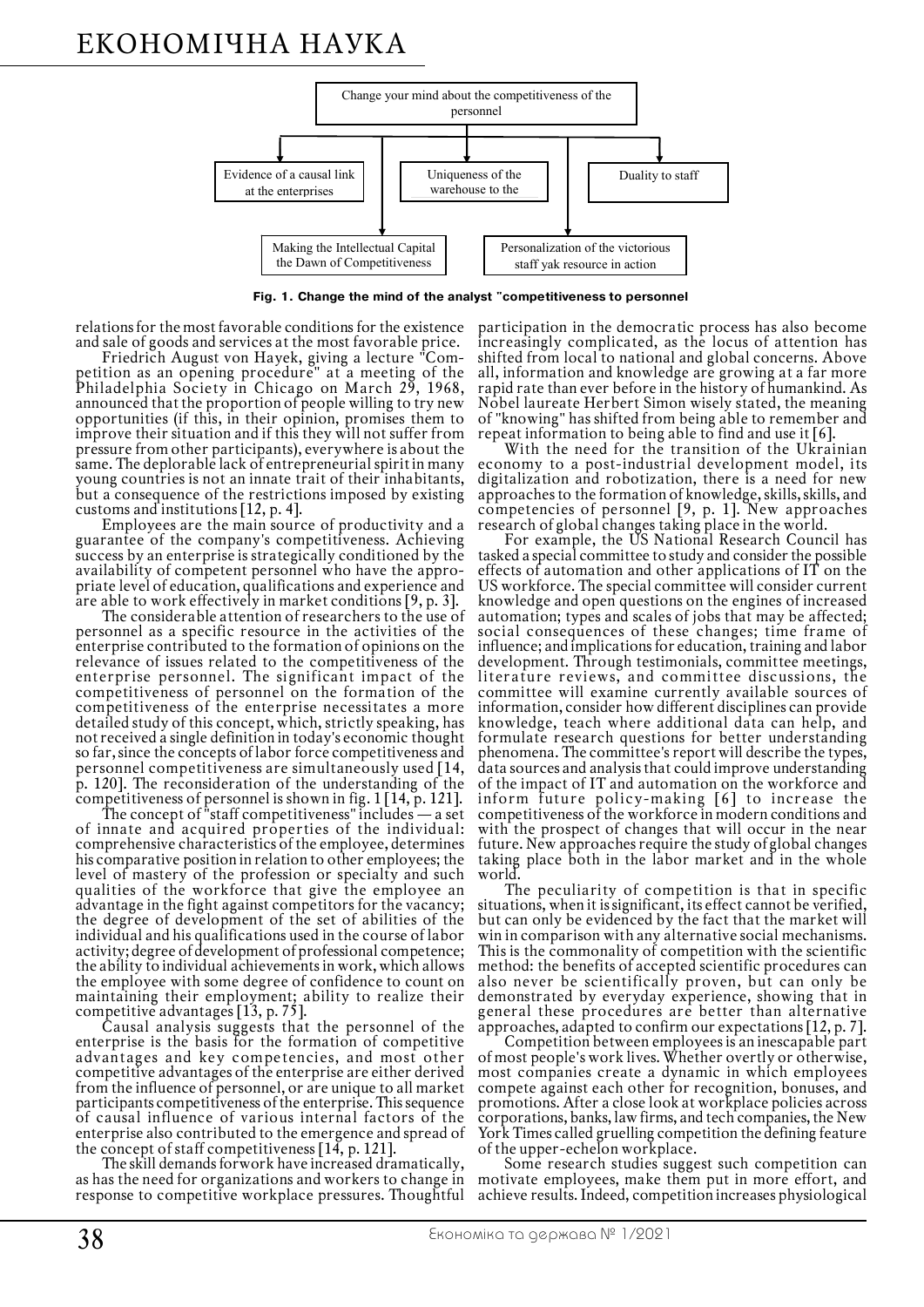and psychological activation, which prepares body and mind for increased effort and enables higher performance  $[8]$ .

The business world is changing at a fast pace: technology keeps evolving, customer trends are changing, new market regulations are being launched on a regular basis, and businesses have to cope with unprecedented global crises. [3]. Change management has become one of the most critical success factors for any business in today's ever-changing

world.<br>Entrepreneur from Zurich, writer, co-founder of "Vinarea" believes that under the current economic circumstances, companies are under more pressure than ever to innovate if they want to survive. Conversely, to what some people think, innovation does not always come from the R&D division but ideas are more likely to originate with employees closer to the bottom of the organisational pyramid. Therefore, employee empowerment has arisen as one of the recommended management practices to foster

innovation in an organisation. Employee empowerment is a strategy to obtain competitive advantage in a changing industrial landscape. This is of particular importance in customer-centric or innovation-driven companies, where human capital is the most important asset. Ultimately, technologies and processes can be copied by company's competitors, but matching a highly motivated workforce, comprising of people who care about the work they do, is much more

difficult, if indeed possible at all [5]. The intellectual roots of employee empowerment stretch back many decades to the advent of the Human Relations movement in organization theory. In the public sector, employee empowerment figured prominently in the New Public Management reforms undertaken in North America, Europe and the Pacific, including in the United States where empowerment was one of the four guiding principles of the Clinton Administration's National Performance

In essence, placing personal responsibility on each employee ensures that these workers take ownership of their actions. Empowerment makes the individual feel that they have crucial and contributing role to play in the achievement of an organization's goals. Employees with strong organisational commitment are likely to develop an emotional attachment to their organisation, feel happier and have greater aspirations to make meaningful contributions. With empowerment and personal responsibility in place, the individual feels more able to speak up and have their voice heard. As a consequence, an injection of new ideas can be fostered, enabling successful process improvements and new policy

developments to be realised [5].<br>Valene Jouany & Kristina Martic Kristina Martic, Heads<br>of Marketing and Employer Branding, after conducting a series of studies, believe that people are Resistant to Change. A research shows that only 38% of people like to leave their comfort zone. When these people are presented with a change, they think, "Hey, this is so exciting." Those positive interpretations of change result in positive emotional reactions, such as happiness and satisfaction, which result in greater employee productivity [3].

<sup>o</sup>HR leaders take note: social developments, digital business, consumer behaviors, emerging technologies and more will change how people will work in 2028. Current trends in business and technology show that the way employees work — where, when, why and with whom  $\cdot$ will change completely over the next decade and bear little resemblance to work as it stands today.CHROs need to be prepared for what is coming. So, for example, De'Onn Griffin, Senior Director Analyst at Gartner, outlines six ideas about the future direction of the workplace and how organizations can prepare for it  $[1]$ :

1. We Working will eliminate middle management

2. Constant upskilling and digital dexterity will out-<br> weigh tenure and experience

3. Extreme work choices will blur boundaries, businesses and buddies

- 4. Smart machines will be our co-workers
- 5. We will work for purpose and passion, not just money
- 6. Work-life challenges will reveal a dark side<br>Smart machines are getting smarter and more ubiqui-

tous, not only completing tasks previously reserved for humans, but also what was thought to be impossible for

machines.<br>By 2028, companies will start to increase the functions By 2028, companies will start to increase the functions of smart machines, software, apps and avatars. Employees will develop personal toolkits of virtual doppelgangers virtual counterparts, with the help of artificial intelligence (AI) software and devices that are more accessible to their personal or team-based activities. What's more, they will have the ability to carry their personal workplaces with them using cloud communities, open applications and

personal virtual assistants. Extreme digital dexterity will ultimately be the modus operandi for how employees work in 2028. Increasing demands for a more automated workplace has sparked the killer combopeople and technology. Proactive leaders must investigate how the regular use of AI, smart software and robots will invigorate work strategy, and to drive a competitive advantage, high performing employees should be encouraged to create and share AI tools or personalized portfolios of apps, tools and smart technology to raise the bar for extreme digital dexterity [1]. Employee empowerment provides some distinct advantages in relation to employee satisfaction, commitment and productivity. By being empowered, employees are able to align their professional growth with organisational goals since the former can take some degree in ownership in the decisions taken towards that goal achievement. This, at the same time, has positive effects towards the intrinsic motivation of individuals, and enables for an increase of retention rates of

Conclusions from the study and prospects for further exploration in this direction.The world is changing, living conditions and working conditions are changing. More and more people are competing not only with humans, but also with artificial intelligence. At the same time, the competitiveness of an enterprise directly depends on the competitiveness of its personnel. Nowadays when society develop day by day, information and knowledge are growing much faster than ever before in human history. In order to achieve competitive advantages in both domestic and foreign markets, the Ukrainian enterprises need to focus on the successful experience of improving the competitiveness of the staff of enterprises in foreign countries:

1. Employee empowerment вy being empowered, employees are able to align their professional growth with organisational goals since the former can take some degree in ownership in the decisions taken towards that goal achievement. This, at the same time, has positive effects towards the intrinsic motivation of individuals, and enables for an increase of retention rates of employees  $[5]$ . Selfcontrol, the ability to solve problems on their own, make choices about schedules and operations, train other employees and study their work, and take full responsibility

for the quality of their results.<br>2. Personnel development by providing directions for<br>this development. Proper training of staff to the tasks that<br>will be set in the future or at a higher level.

3. Development of intellectual capital by investing in training, encouraging the introduction of new ideas [7]. It will allow you to implement successful improvements in production processes (or services) by introducing new developments.

### Література:

1. 6 Ways the Workplace Will Change in the Next 10 Years. Human Resources. The leading research and advisory company "Smarter with gartner" [Electronic resource]. — Mode of access: https://www.gartner.com/